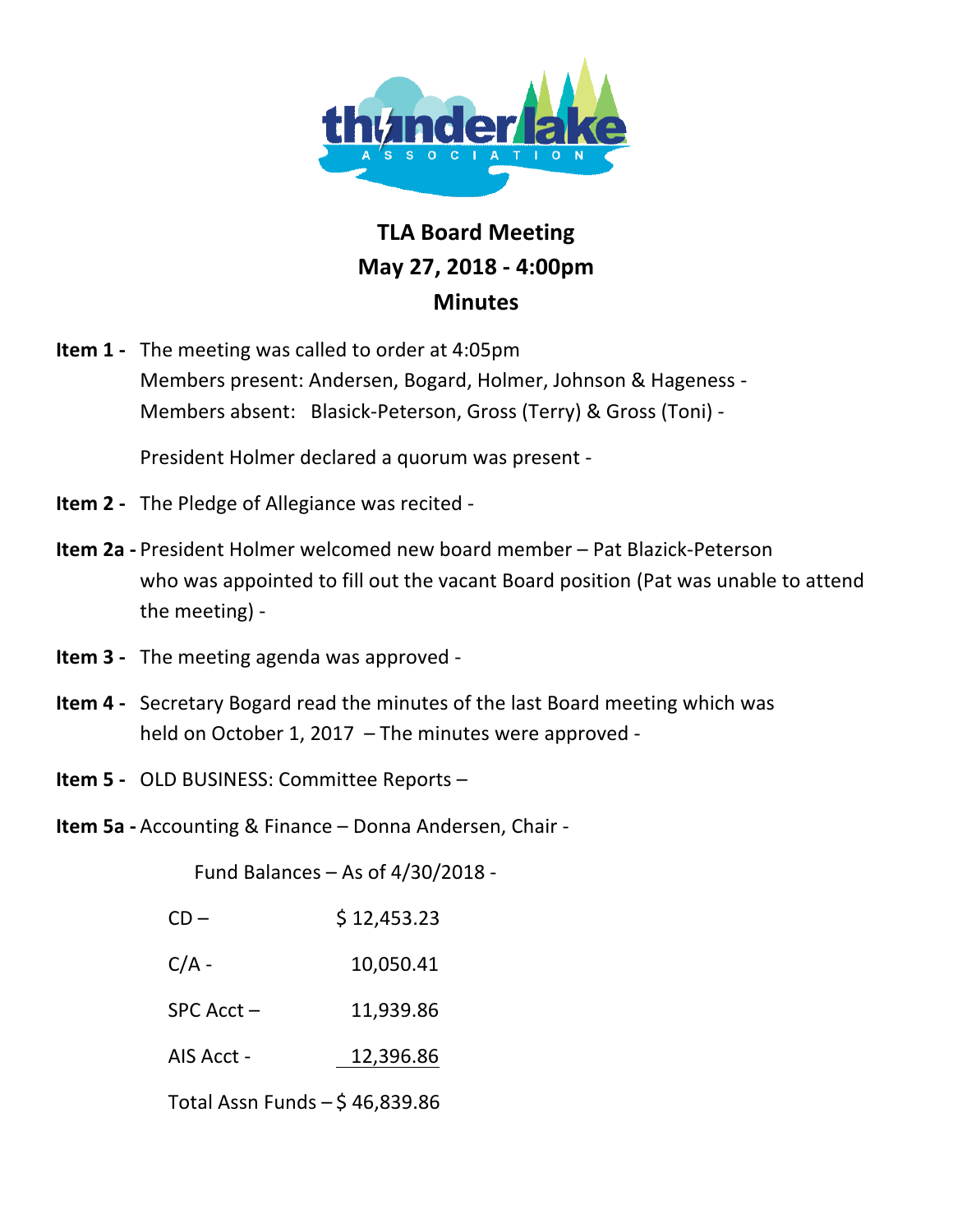**Item 5b** - Membership – Kay Johnson, Chair -

TLA Membership  $-$  241 Individual Members

SPC Membership  $-$  130 Individual Members

Number of AIS Contributions - 65

Kay indicated she intended to send follow ups to those members (44) who were paid up in 2017 who have not renewed yet in 2018 -

She will send a post card mailing to all Thunder Lake property owners announcing the annual meeting on or about July  $10 -$ 

**Item 5c** - Preservation/AIS/Communications/Education – John Bogard, Chair -

John reported that Cass County intends to staff the Thunder Lake public landing with paid boat

inspectors in 2018 at a higher level than 2017 -

The Board approved the payment of annual dues in the following organizations:

The Association of Cass County Lakes (ACCL) - \$ 200.00 Conservation Minnesota - \$200.00 MN COLA – MN Coalition of Lake Associations -  $$50.00$ MLRA – MN Lakes and Rivers Advocates - \$ 200.00

In addition, the Board approved a donation of  $$500.00$  to the Minnesota Aquatic Invasive Species Research Center – (all payments from the AIS fund)

The Board discussed the desirability of inviting a speaker to the TLA annual meeting on August 4 to talk about water quality and/or the new TLA website and Facebook page -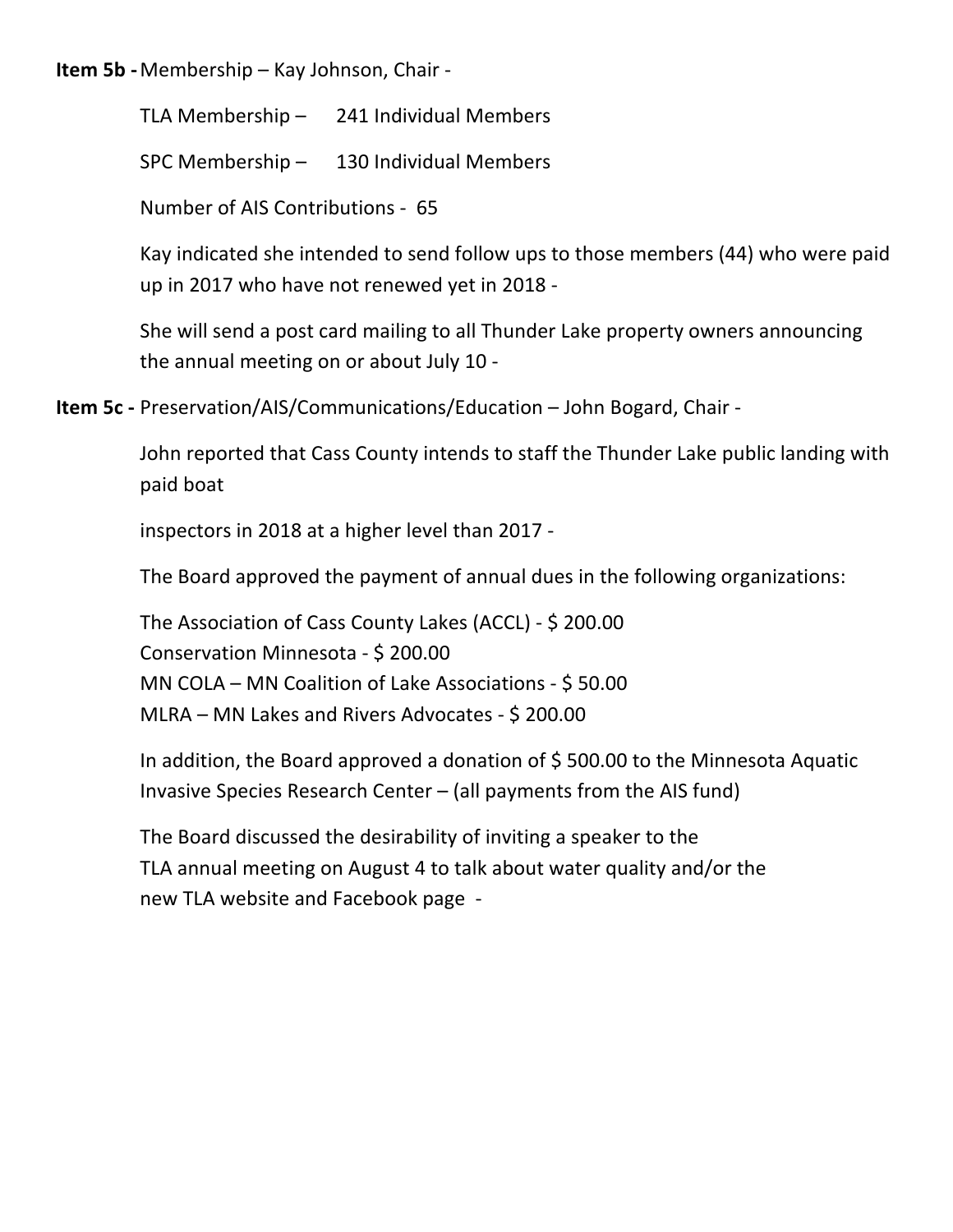**Item 5d** - Sportsmen's Club – Terry Gross, Chair (In Terry's absence President Holmer reviewed several items relating to the gun range -

The Board approved the expenditure of approximately \$5,500 for a replacement mower for the range and approximately \$1,000 for upgrading the parking area at the range (funds from the SPC fund to pay for the expenditures) -

The Board discussed the desirability of publicizing the actions of the Sportsmen's Club that supports public safety with respect to gun violence -

Suggestions included postings on the new website with pictures and text describing the Sportsmen's Club efforts -

- **Item 5e** Water Quality Committee Bob Muir, Chair (In Bob's absence Secretary Bogard reported that Bob is planning to conduct water sampling again in 2018 at the two sites sampled in prior years -
- **Item 5f** Social Committee Toni Gross, Chair (In Toni's absence, it was discussed that plans for 2018 include the July  $4<sup>th</sup>$  water picnic and the Annual meeting day picnic -
- **Item 5g** Website Committee Mark Hageness, Chair -

Mark reported the new website is operational and is in the process of being 'tweeked' to make it even more user friendly  $-$  The Board thanked Mark for all his efforts this winter to bring the new website to 'life' - The Board also thanked Mark for the new TLA Logo which was designed along with the new website -

- **Item 5h** TLA Administration Insurance, Filings, etc. Nothing required at this time everything is up to date  $-$
- **Item 6 NEW BUSINESS**

The Board approved the establishment of the new Member Relations Committee & discussed the Committee's mission and approved the appointment of Linda Hagen and Karen Engh as co-chairs  $-$ 

This committee will provide material to populate the new website & Facebook page -